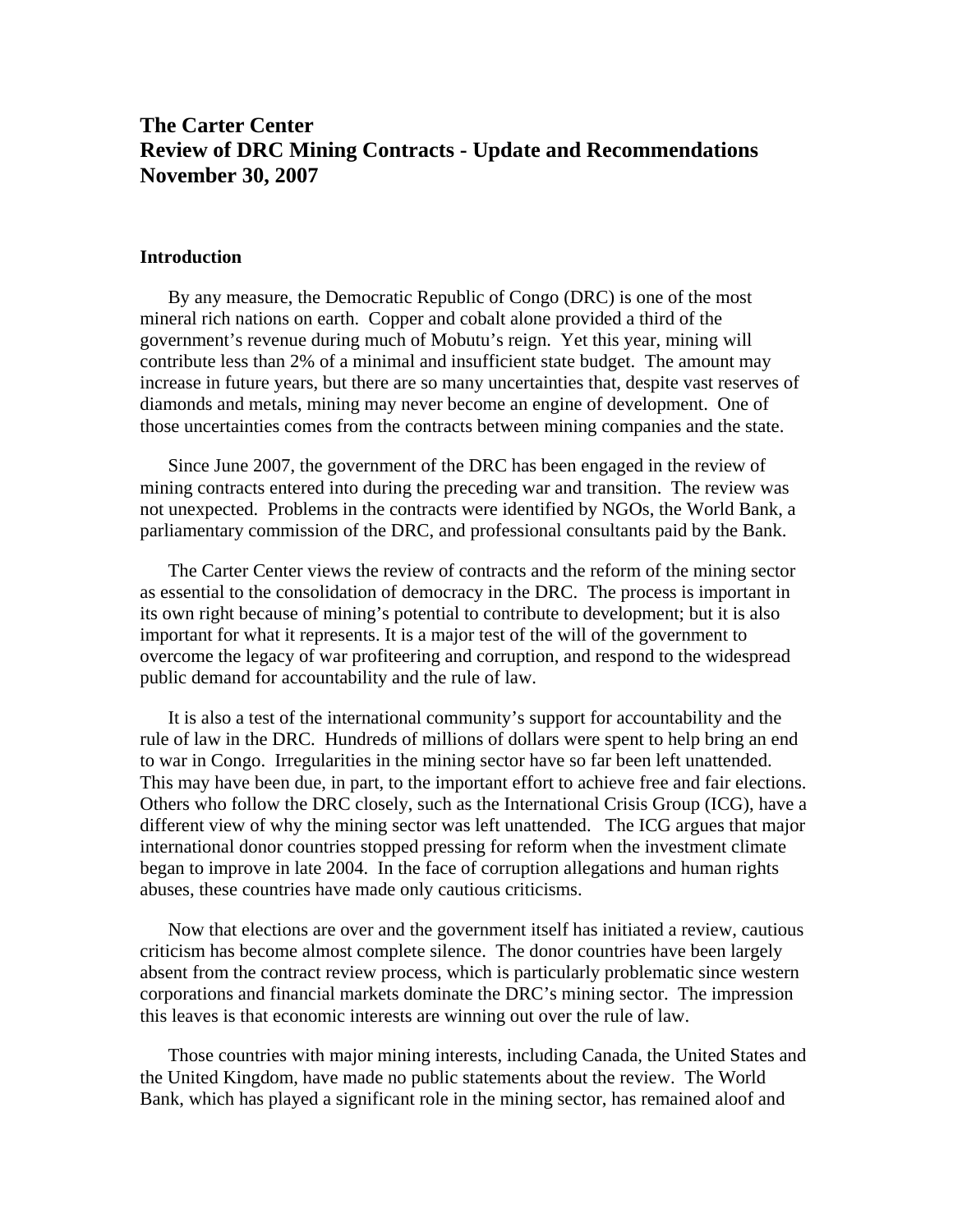noncommittal. Only Belgium has taken a public position in support of the contract review.

If the review is to succeed, the stance of the international community must change. This does not require unconditional endorsement of the government's process. However, it does require acknowledgment both of the problems in the contracts and of the need for review. Such an acknowledgement would be an important first step toward correcting those problems: it would encourage companies to play a more pro-active role in seeking solutions. It would also eliminate the appearance of improper support for national mining interests over the interests of the Congolese. The next step would be to help create a process that will allow companies that are capable of, and committed to, mining according to the best standards in the industry to do so.

A successful review would give a powerful boost to the legitimacy of a government that the international community spent enormous sums to help put into place. It could also help ensure good will towards western governments, who are currently perceived to be complicit with companies that benefit from illegal or grossly imbalanced contractual arrangements. Most importantly, it is a necessary step towards ensuring that the mining industry benefits the people as a whole. Without a serious review, suspicion and distrust are likely to undermine the efforts of the government, the international community, and the companies involved.

It is clear that large investments in the mining sector will play a significant role in the coming years, as the people of the Congo increasingly demand a peace and democracy dividend. It is imperative that the international community take bold steps, and be seen to be taking bold steps, to help shift fundamentally the environment within which the DRC's vast riches are developed.

## **I. BACKGROUND**

In February 2007, following the first elections in decades, a new government was installed in the DRC under President Joseph Kabila and Prime Minister Antoine Gizenga. Soon afterward, the government issued a "Governance Contract," laying out its priorities and commitments. These included transparency in the mining sector and renegotiation, if necessary, of existing agreements. The World Bank and European Commission played a major role in drafting the text of the Governance Contract, which was intended to translate the goals outlined in the Bank's Poverty Reduction and Growth Strategy Paper into action strategies.

In April, the Ministry of Mines announced the creation of an Interministerial Commission for the Revisitation of Mining Contracts (the "Revisitation Commission"), which began its work with a three month mandate in June 2007. The creation of the Revisitation Commission did not inspire great confidence for many reasons, including: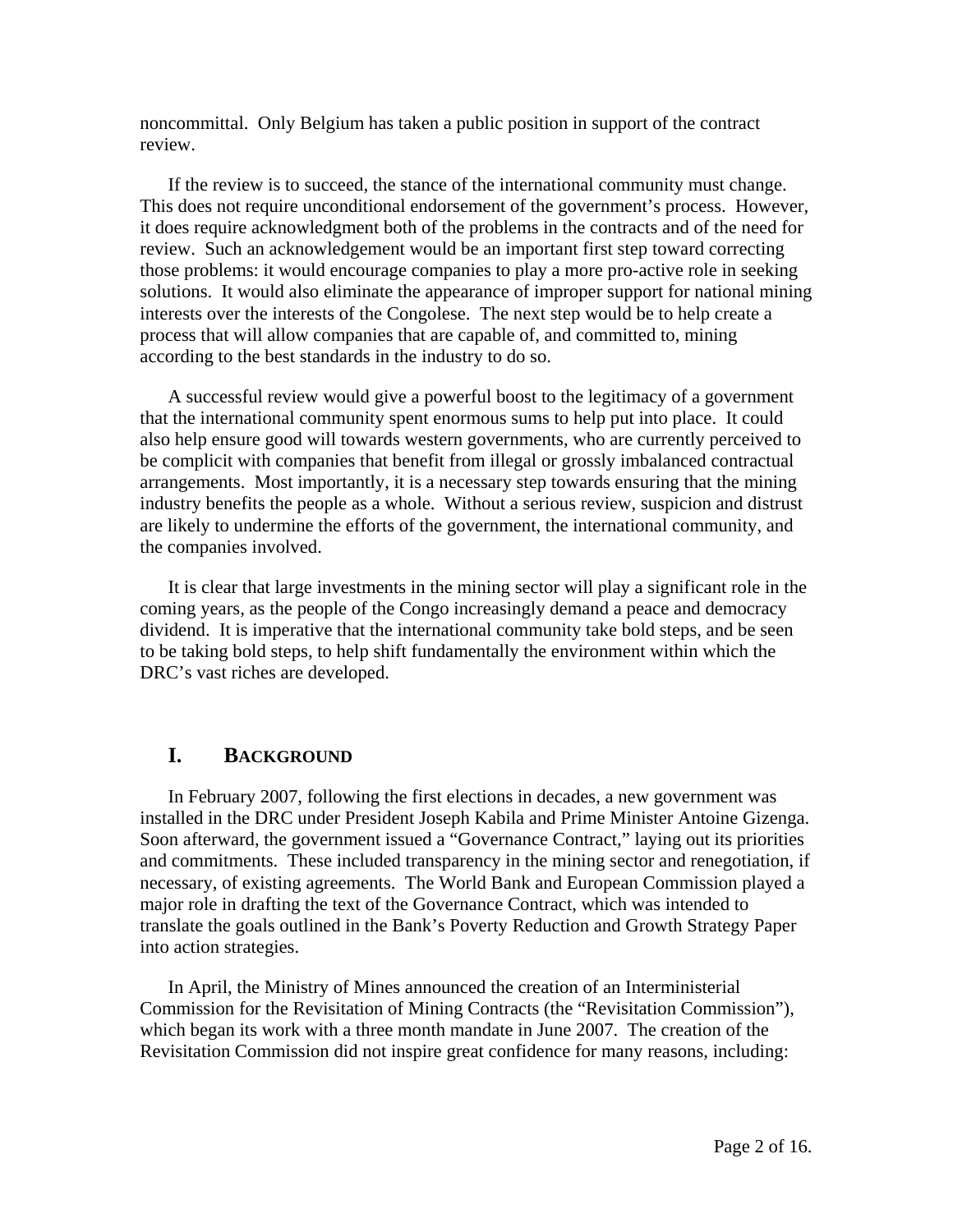- Many of the same people perceived to profit from mining deals were in the new government.
- The Revisitation Commission was composed of individuals from government ministries; it lacked both safeguards to insure against political influence and the expertise requisite for complex analysis.
- The exact criteria for contract review were not fully elaborated (nor have they ever been).
- The time allotted to the Revisitation Commission was insufficient to ensure completion of its task.

Nevertheless, there were significant reasons to support the Commission. Most importantly, perhaps, the problems in the contracts were well documented. There had already been several major studies, including at least three that were supported by the World Bank: the "Lutundula Report," by a parliamentary Commission (June 2005), the Duncan & Allen review undertaken by a US law firm (April 2006), and audits by Ernst  $\&$ Young (April 2006). They all detailed serious failings in the agreements or their implementation, though the Duncan  $\&$  Allen review and the Ernst  $\&$  Young audits remained secret after completion. There were also reports by NGOs and a leaked memo from one of the principal World Bank mining officers noting similar concerns with the contracts.

As a result, the Revisitation Commission had strong foundational documentation upon which they could build. Much work had already been done and simply needed consolidation and updating. Moreover, the Ministry of Mines invited several outside organizations to 'accompany' the process. One of those was The Carter Center; the others were the Open Society Initiative for Southern Africa (OSISA) and the Benjamin de Rothschild Bank. OSISA has given some direct support to the Commission and has played an important role in mobilizing civil society experts to undertake an independent review of the contracts. According to the Ministry, the Rothschild Bank was dropped from the process because they could not provide *pro bono* assistance.

### **The Carter Center's Role**

The Carter Center agreed to participate in the mining review, subject to funding and to certain conditions insuring its independence from, and adequate transparency of, the process.

Although this was the first time that The Carter Center had been involved in a mining review, the process was consistent with its mission and its role in the Congo. The Carter Center has been involved in the Congo for more than a decade. It is best known for its role in monitoring the recent elections. However, it was already engaged in monitoring human rights in the country in the early 1990s. After the genocide in Rwanda, President Carter and the Center were actively involved in seeking a peaceful solution to the crisis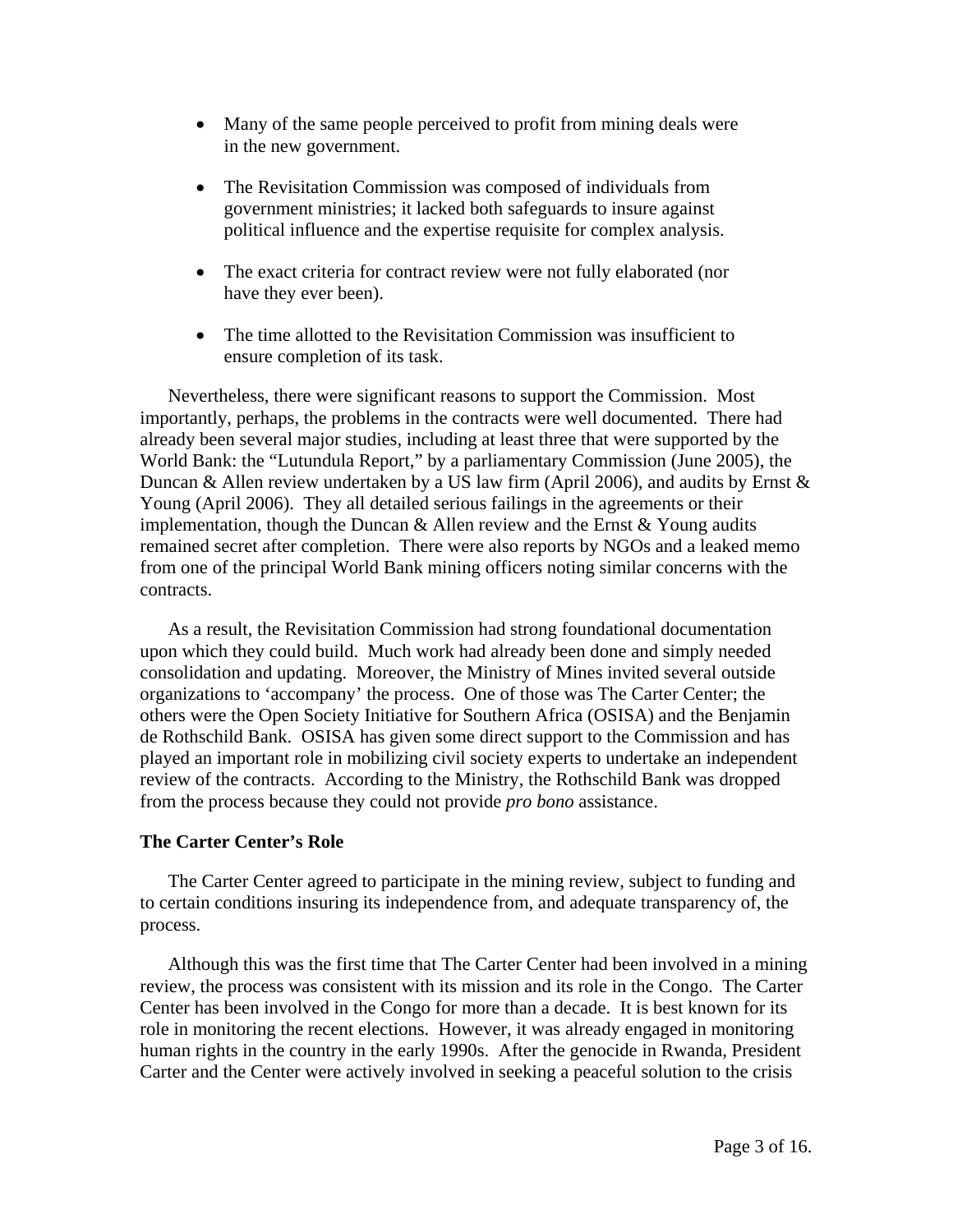of refugees in the East. After the elections, The Carter Center remained in the country to work on consolidating democracy and ensuring the protection of human rights.

The Ministry of Mines recognized the possibility that The Carter Center could help mobilize expertise to assist in the review and, by monitoring the process, ensure and strengthen the legitimacy of the outcome. As a condition of its involvement, The Carter Center asked the Ministry of Mines to commit to: (i) public disclosure of all contacts in the sector; (ii) regular communication between the Revisitation Commission and the public regarding the process, including an opportunity for civil society to submit its advice and have it considered; and (iii) full disclosure of the results of the Commission's work at its conclusion. The Carter Center also insisted on complete independence in all aspects of its work.

The Carter Center's proposed participation was organized along three lines: (i) oversight and assistance to the Revisitation Commission, (ii) independent review of the contracts and (iii) support in articulating approaches to addressing any problems found in the contractual arrangements governing mining activities. No funding was available to play a meaningful role in oversight and assistance to the Commission during its first months. However, despite delays in funding, The Carter Center has pursued the remaining activities, including independent evaluation of the fiscal, governance, transparency, and human rights aspects of the arrangements, among others. The Carter Center's activities are carried out in collaboration with Columbia Law School's Human Rights Clinic.

#### **Affirming the Problems in the Contracts**

At the time that it set up the Revisitation Commission, the Ministry of Mines made available to The Carter Center a number of studies and contracts. The Carter Center reviewed these and released its preliminary conclusions in an Interim Note on October 15, 2007. The Interim Note follows this Update. It states, *inter alia,* that the prior reviews agree on certain common problems among the agreements, including:

- *There was no valuation of the assets prior to the contract*. No known economic modeling was done by the parastatal prior to entering into these agreements, making the question of whether the DRC is getting an appropriate return for its asset contribution very difficult to answer. The absence of valuation points to haste, which could be due to a number of factors, including corruption, intense pressure from the corporation, or simple lack of resources and representation of the parastatal.
- *Unexplained variation in the contractual terms*. Terms vary widely among the agreements. An example that is particularly glaring, given the minority share of the project companies afforded to the parastatal, is the variation in these shares. Why this share is 17.5% in one project and 49% in another is never explained.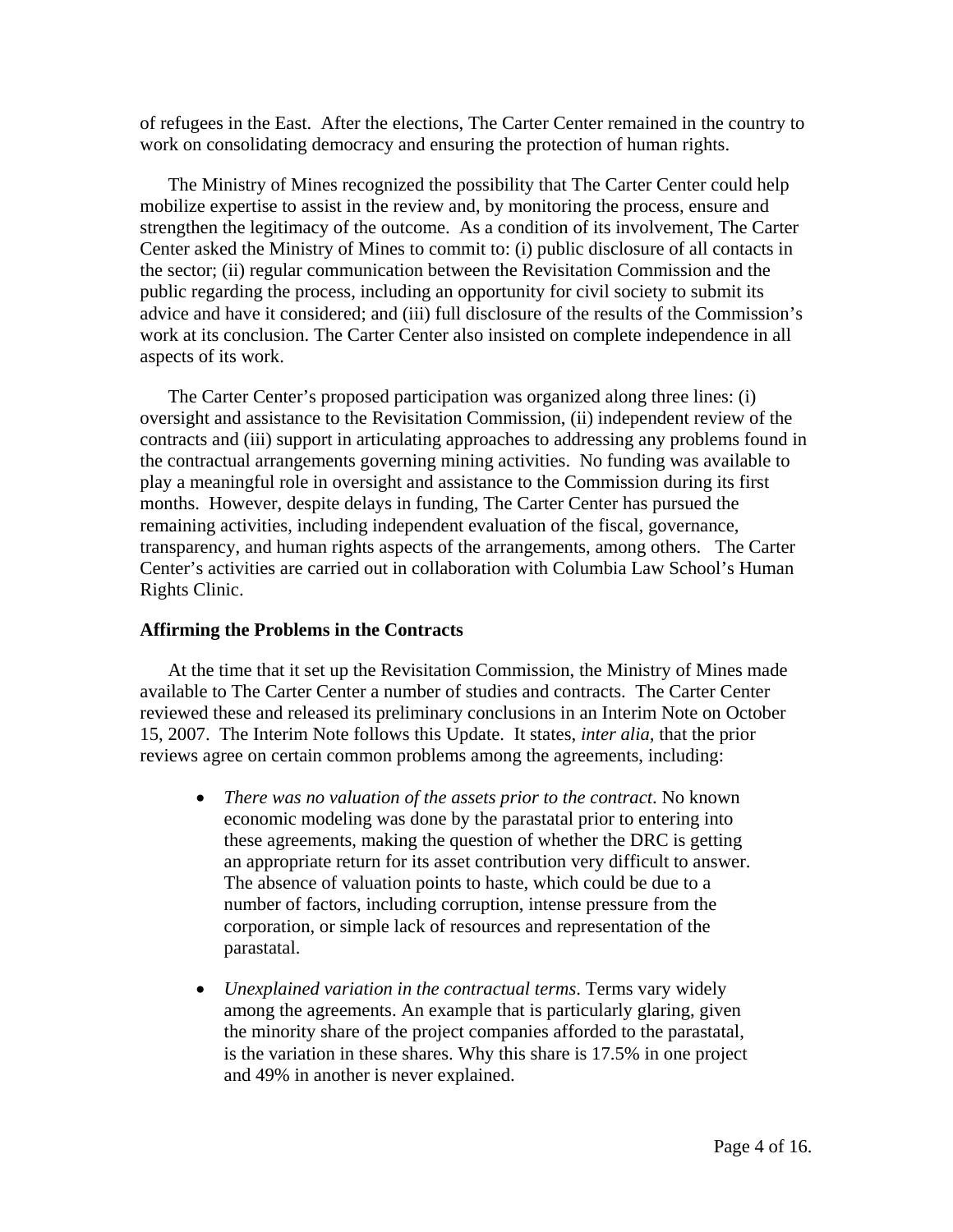- *Lack of mechanism by which to enforce the company's work commitments*. While certain contracts permit the parastatal to terminate the arrangements where there is substantial nonperformance, or extended force majeure, others provide illusory or no recourse in such circumstances. Again, this suggests that the state's interests were not meaningfully represented in negotiations.
- *Failure to provide protections for the parastatal as a minority shareholder*. There are various mechanisms in common use to afford a minority shareholder a say in decisions of critical importance. In the agreements that have been analyzed, these protections are lacking, and therefore the parastatal has no recourse in case of abuse.
- *Absence of critical information*. Every review has expressed the frustration of researchers seeking basic information necessary to judge the legality or fairness of agreements. Sometimes parastatals have promised information that never arrived. Frequently, officials have refused to cooperate with an officially mandated review. Some information appears not to have been properly preserved. The very lack of cooperation and access to information suggests reasons for suspicion.

### **End of Phase 1: The Revisitation Commission Review is Complete**

Although problems in the contracts were known long before the Revisitation Commission was created, there has been little support for addressing them either before or after the creation of the Commission. Very little financial support was forthcoming either for the Commission itself, or for independent reviews by The Carter Center or other groups.

The Revisitation Commission was limited to a single term of three months, extended only to complete the drafting of its report and recommendations. Its report was submitted to the government during the week of November 6.

At the end of October, members of the Commission leaked a chart from the report. The chart classified all of the contracts as requiring renegotiation or termination; none of the contracts were deemed sufficient to be left "as is." Commission members reportedly released this chart because they feared that their conclusions might be altered in the subsequent political process. It appears likely that the leaked document does represent the actual Commission recommendations as to disposition of the contracts that they analyzed.

The Carter Center has joined other NGOs in requesting publication of the full report of the Revisitation Commission in order to subject it to review and analysis. The full report has not been made public.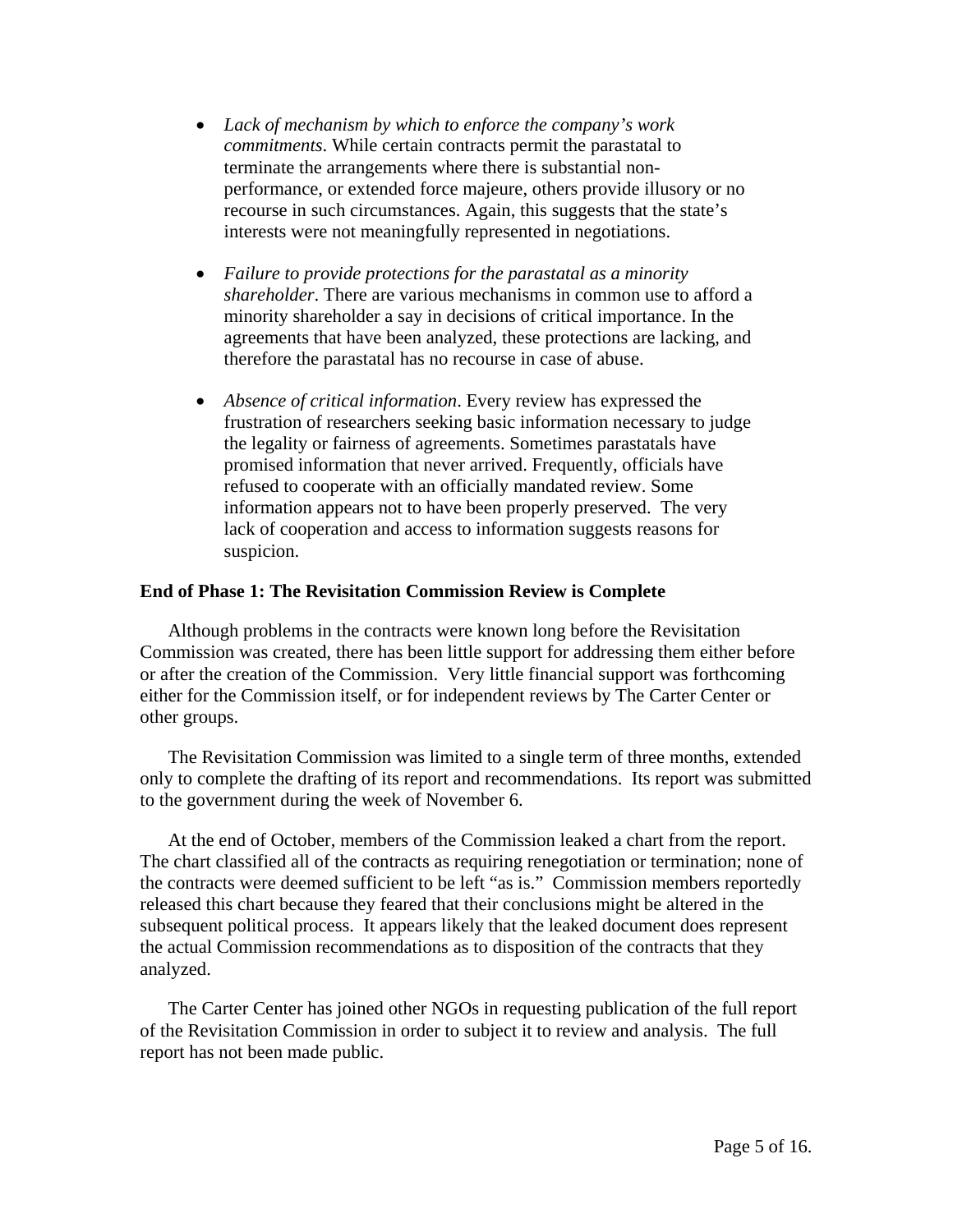At this point, the work of the Commission appears to be complete. The next phase in the review is not clear. Any positive developments will depend on cooperation by companies who are seriously committed to long term investment in the country, governments in which those companies are headquartered, listed or incorporated, and international institutions such as the World Bank.

As such, the rest of this Update is devoted to explaining the positions of the major foreign donor governments, the World Bank, and mining companies towards the contract review. It also provides recommendations to those stakeholders. The Update also provides a review of the DRC government's work so far and recommendations in their regard.

## **II. THE INTERNATIONAL COMMUNITY**

The international community has invested significant sums to support stable and accountable institutions in the DRC, including hundreds of millions of dollars for the recent elections. A number of donors have pressed for the rule of law and measures to combat corruption, and have financially supported programs towards these ends. Nevertheless, most countries have remained aloof from the mining contract review, refusing to take a public position on the need for review or to support aspects of the process.

With the exception of Belgium and the European Commission, statements from the international community in relation to the review have tended to criticize the process, while not acknowledging or even addressing the already well-documented substantive problems with the contracts. For some, this silence on the merits is not perceived as neutrality, but rather as protection of the interests of mining companies. In its July 2007 report on the Congo, the ICG noted that the International Committee in Support of the Transition or "CIAT," which was comprised of mostly western diplomats, began to back down on its anti-corruption and rule of law demands from the government when the investment climate in the Congo began to improve.

The international donor community is providing sizable sums of money to less controversial issues such as improvements in artisanal mining and the implementation of EITI, which are worthy goals. But their open and vigorous support of these goals, which do not threaten home country mining interests, puts the silence on the contract review into sharper relief.

Three countries of particular importance, because of their significance in the mining sector in addition to their global role, are the United States, Canada and the United Kingdom.

#### **United States**

There is only one major US company involved in the contract review at this time, Phelps Dodge (now owned by Freeport McMoRan). Phelps Dodge, however, holds rights to the world's largest untapped copper reserves, Tenke Fungurume. The contract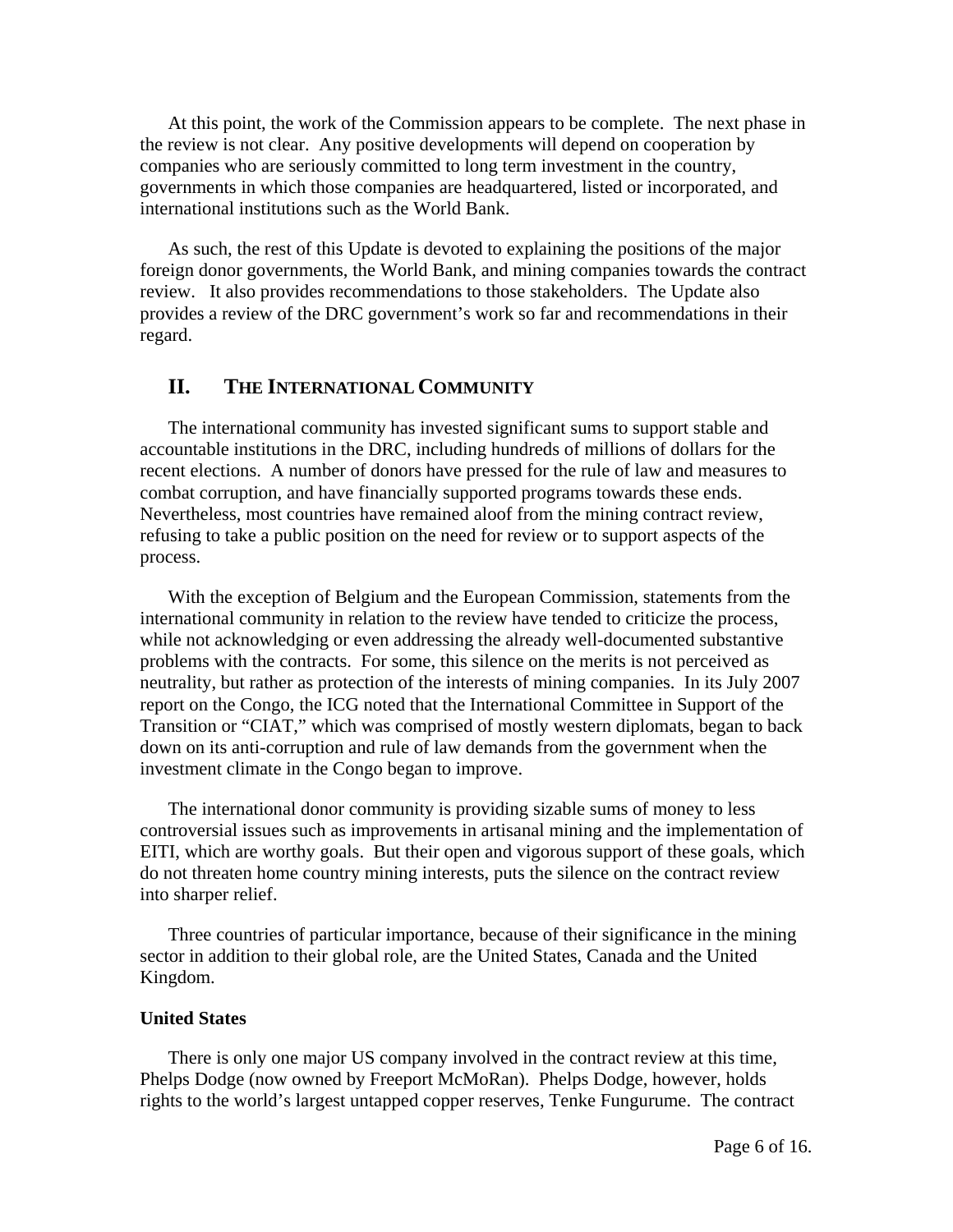for Tenke Fugurume was strongly criticized at the time it was concluded in 2005, in part because the circumstances for such a major agreement were inconsistent with the internationally agreed efforts to reform the copper-cobalt parastatal, Gécamines. The consulting company contracted by the World Bank to assist in restructuring Gécamines insisted on a moratorium until existing contracts could be reviewed. The law firm of Duncan & Allen was contracted for the review on that basis. The firm raised serious questions about, among other things, the validity of the rights to Tenke Fungurume that were the subject of the contract with Phelps Dodge.

Nevertheless, according to information from Congolese and international sources, the United States embassy actively lobbied for the DRC government to sign the agreement with Phelps Dodge. There are several reports that the political officer and temporary "Chargé d'Affairs" of the embassy was personally engaged in urging the President's office to sign. At the very least, there was no indication at any time that the US was concerned with the request for a moratorium. In fact, the ICG's July 2007 report notes that US officials attended a signing party hosted by Phelps Dodge upon conclusion of its contract, demonstrating unambiguous disregard for the moratorium.

The same official that is said to have actively lobbied for Phelps Dodge retired from the State Department in 2006. In September of that same year, she became "Vice-President for Government Relations, Africa" for Phelps Dodge, whose only major African interest is Tenke Fungurume. This official's important role at the US embassy and the timing of the move have fueled suspicion on the part of DRC government officials and others regarding the interests of Western governments. At the very least it indicates obliviousness to the appearance of impropriety.

After the Revisitation Commission initiated its work, the United States Overseas Private Investment Corporation, or "OPIC", approved political risk and guaranty financing for the Tenke Fungurume mining project. Project documents obtained by NGOs suggest that the grant of this financing was predicated on an assertion that the Tenke Fungurume Mining Convention was not implicated in the review. This assertion was and is entirely incorrect. Further, approving such financing while the DRC government was in the process of reviewing these contracts signaled continued disregard for the process and its outcomes by the United States.

The United States has not publicly acknowledged the problems with the contracts, supported any review or assisted in the process in any known way. In June 2007, after the launch of the Revisitation Commission, an Embassy official indicated to The Carter Center that an official decision had been made to refrain from taking any position on the review, including on the The Carter Center's role. Any other position, we were told, might be taken as 'biased.'

But the perception in the DRC is quite different. Many people inside and outside government conveyed the "certainty" that the United States was actively backing Phelps Dodge. That impression was reinforced when President Kabila came to the United States at the end of October 2007 and traveled to Arizona to visit Phelps Dodge headquarters after his official meetings in Washington. It is important to note that, even now that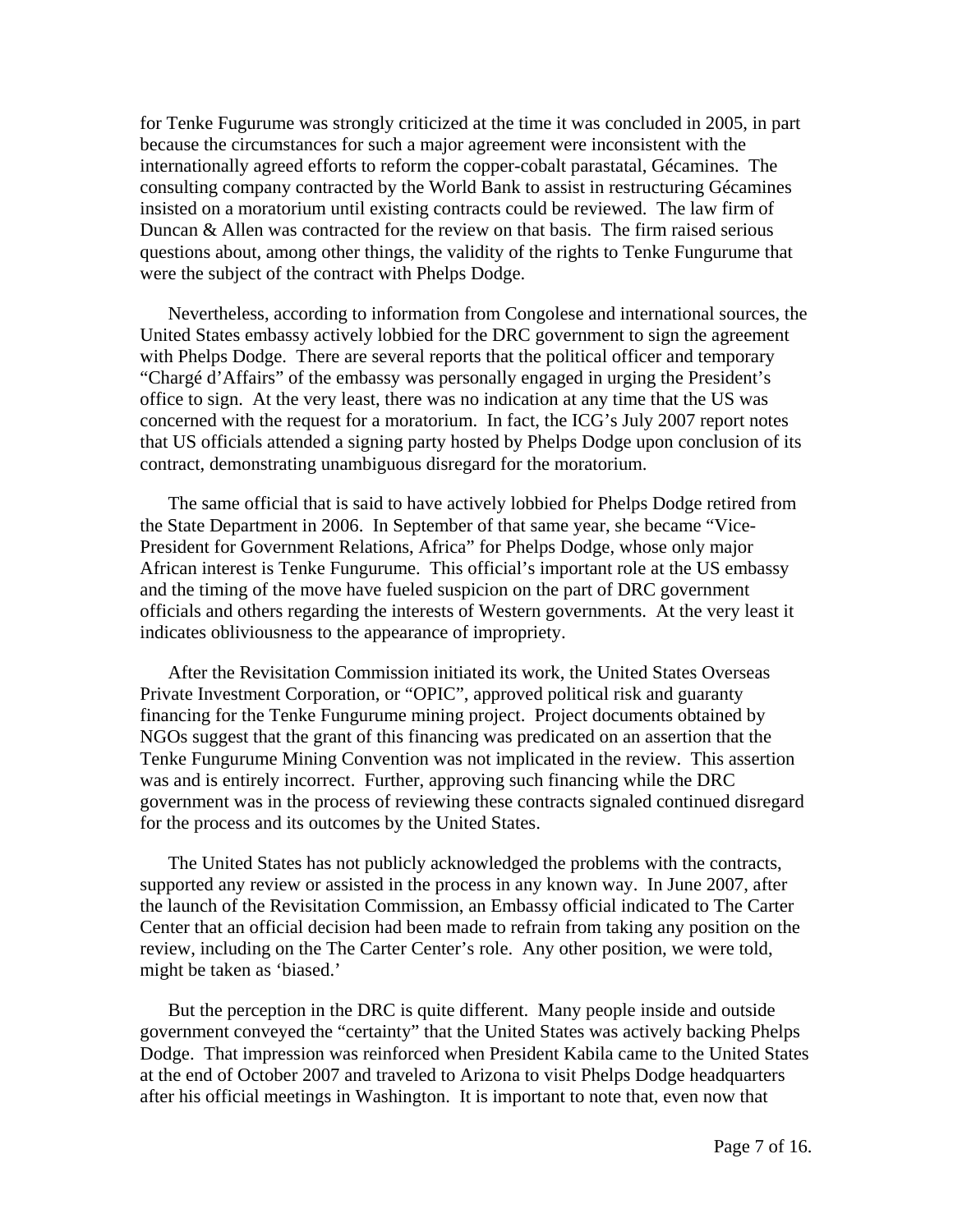many of the principal mining agreements are published on the website of the DRC Ministry of Finance, the most important of the Phelps Dodge contracts has not been made public.

#### **Canada**

According to a combined report of NGOs and industry, "the Canadian stock exchanges are the world's largest source of equity capital for mining exploration and production both in Canada and abroad." There are also more mining companies listed on the Canadian exchanges than anywhere else.

Many companies involved in the Congo are among those listed in Canada. The minority shareholder in the Tenke Fungurume contract, Lundin Mining, is among them. The validity of the rights that were the subject of the Tenke Fungurume contract, among others, was questioned in the Duncan & Allen review. Duncan & Allen were also critical of the fact that an agreement was signed, during what was supposed to be a moratorium on contracting, with a company owned by Katanga Mining, which reports in a number of Canadian jurisdictions. A number of reviews, including that of the Lutundula Commission, have been severely critical of the operation of the Mukondo mines by CAMEC, another Canadian-listed company. Several other Canadian-listed companies, including Anvil Mining and First Quantum, have been the subject of controversy in the Congo because of alleged corruption or complicity in other crimes.

Notwithstanding, the Canadian government has remained entirely outside the review process. Indeed, it helped to lobby for at least one mining contract.

Canadian NGOs have found the government to be closed to serious discussion about the risks which its corporations are running in the Congo. The Ministry of Foreign Affairs and International Trade informed one NGO that it would await the end of the review process before taking any position.

### **United Kingdom**

The United Kingdom (UK) is another major home to mining companies. Much like Canada, London's Alternative Investment Market, or AIM, has been relied upon by several companies operating in the Congo to generate financing. This sub-market of the London Stock Exchange has fewer regulatory requirements for listing, making it an attractive capital source for newer and smaller mining companies.

The UK indicated to The Carter Center that it was funding reforms such as EITI in the Congo. However, citing concerns about the lack of transparency, the UK has remained publicly silent on the contract review. EITI is a valuable initiative and should be supported in the Congo. However, support to EITI cannot substitute for, and seems disingenuous in light a failure to, support for the process of addressing the fundamental problems with the arrangements concerning mining activities. The prospective revenues that EITI concerns will remain theoretical unless the deals that are to generate these revenues are rectified.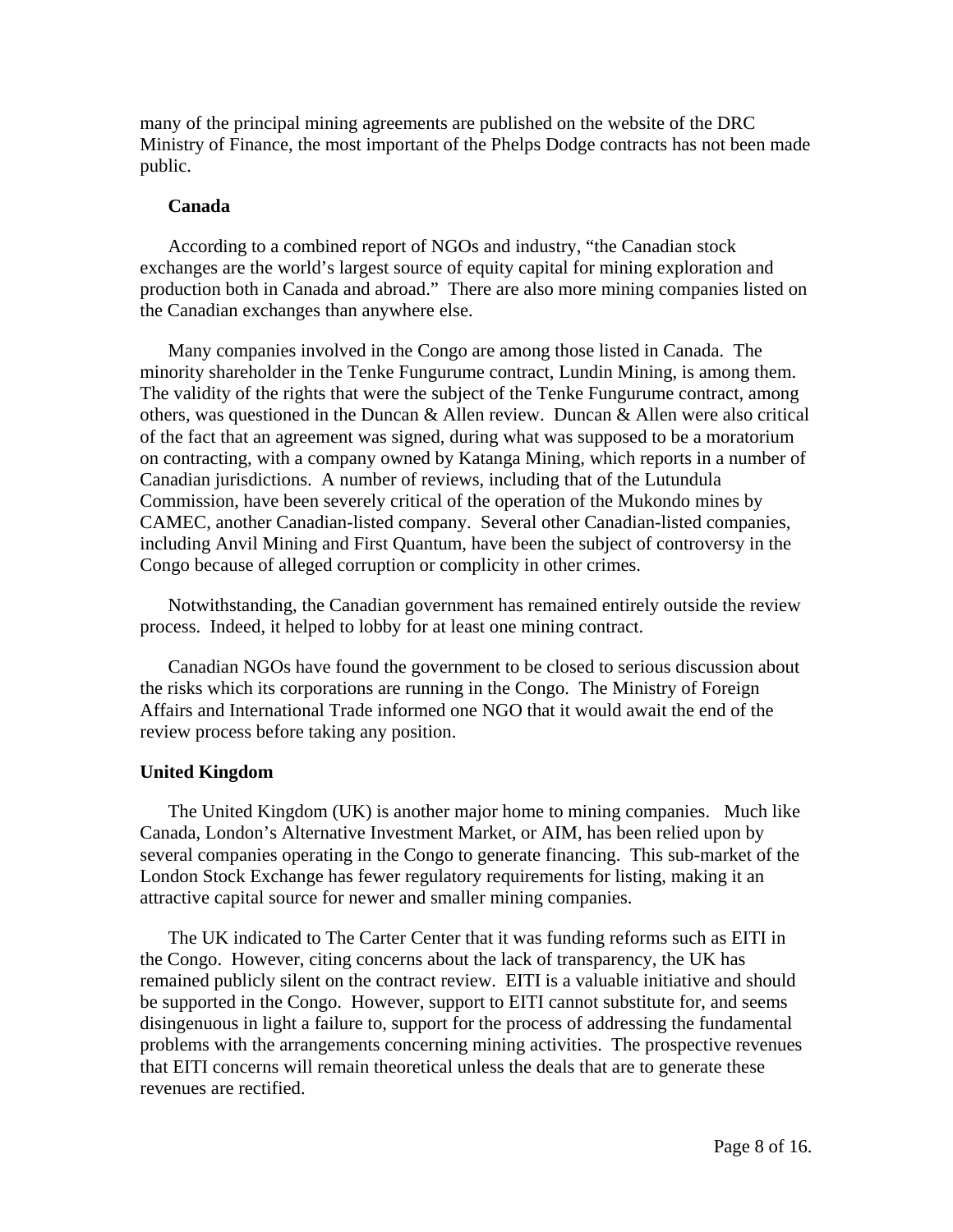### **European Institutions**

The European Commission has expressly stated its support for the DRC's contract review: "Regarding the reviewing of past mining contracts, while waiting for the concrete outcomes of this process, the [European] Commission is encouraged by and supportive of the DRC authorities' initiative to set up an inter-ministerial committee on mining to carry out that task."

While The Carter Center team was in Kinshasa, it was informed by the European Commission that the Commission not only supported the government's contract review initiative, but also that the European Bank for Reconstruction and Development would finance only those projects that were approved by the relevant government bodies upon conclusion of the review. The Carter Center understands that those companies in the DRC whose project contracts are declared subject to renegotiation will not receive EBRD financing until renegotiation or other resolution has been effected.

Unlike the EBRD, The European Investment Bank agreed to provide \$100 million in financing to the Tenke Fungurume mining project on 17 July 2007, in disregard of the process underway.

## **Belgium**

The Belgian government was initially opposed to a contract review, but has since changed its position and now supports the review. More recently, the Belgian embassy in Kinshasa has sought to mobilize other embassies and the World Bank around a common position. They have argued that the current review process, despite its acknowledged imperfections, creates an opportunity for a limited time. Recently, the Belgian government also agreed to provide funding to the independent review of The Carter Center.

### *Recommendations*

The Carter Center urges individual governments and the European institutions to:

- Take a strong public stand acknowledging that significant problems exist in many of the mining contracts.
- Encourage companies registered, listed, or headquartered in their countries to engage on the merits of the review, and come to the table to renegotiate where necessary and appropriate, including where contracts are inconsistent with DRC law or international best practice.
- Continue to press for transparency and accountability in the review process. This position will be more tenable once the above acknowledgement of the substantive problems is made.
- Not request special treatment in relation to the grant of mining rights or regulation of mining activities, or support company requests for such special treatment.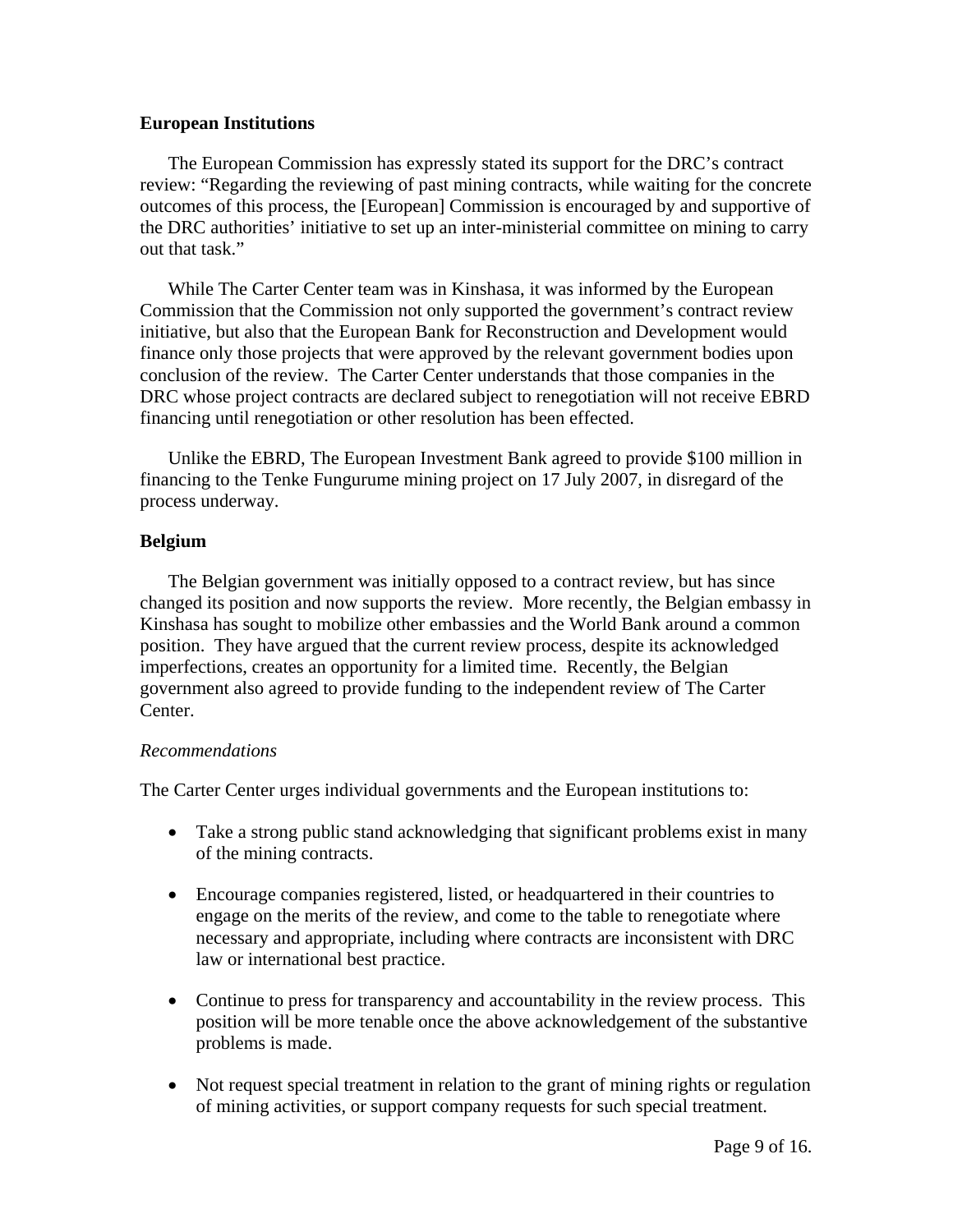- Provide support, or continue to provide support, to capacity building projects that will ensure that beneficial gains from renegotiation will be realized.
- Continue support for EITI, assistance to artisanal miners, capacity building and other parallel mining sector projects.

### **World Bank**

The World Bank's position has been the most complicated and, perhaps, the most influential. The Bank has funded consultants who identified problems in contracts and called for a halt to negotiations of new agreements. In a leaked internal memo, the Bank's Mining Specialist reiterated that there were problems in the agreements, and acknowledged the risk of taking no action in this regard. The Bank has also acknowledged the value of – if not the need for – review. Yet the Bank has taken no known action to address the problems in the agreements. Indeed, the Bank is widely viewed as opposing the process undertaken by the government without providing a realistic alternative.

The World Bank reinitiated involvement with the DRC at Joseph Kabila's request in early 2001. Reforming the mining sector and the most significant state-owned mining company, Gécamines, were high on the World Bank's list of immediate reforms for the Congo. The World Bank was the leading force in drafting the new mining code adopted in 2002. The Code was written to attract foreign private investment and bring some degree of uniformity to the mining industry.

World Bank consultants were active in many areas of the Congo's mining industry, particularly the privatization of mining in Katanga (the location of the country's vast copper and cobalt reserves) and restructuring Gécamines, the DRC's copper-cobalt parastatal. The UK-based firm of IMC was retained to write a report detailing possible reforms for Gécamines. The Washington-based law firm, Duncan & Allen, which has a long history of involvement in DRC mining, was hired to assist in reviewing Gécamines' contracts. The World Bank program was responsible for hiring and paying the new Director of Gécamines.

Every stage of World Bank-funded assistance has revealed deep problems in the mining industry, and in the contracts governing the involvement of private companies, in particular. The Duncan & Allen review sounded the alarm, internally, about contracts in the copper and cobalt sector. The law firm warned against signing new agreements for the world class assets of Tenke Fungurume, among others. The document was initially kept secret, at least in part, in order to bolster the DRCs negotiating position in a renegotiation process. No such process occurred. The Bank maintained the secrecy of the document and, according to a number of observers, downplayed the force of its criticism. Portions of the report have now been leaked. However, it is not clear that the Revisitation Commission has had access to the full report with appendices.

The World Bank's Mining Specialist, in a leaked memo, dated 8 September 2005 to the Bank's DRC Country Director, articulated serious concerns about new contracts that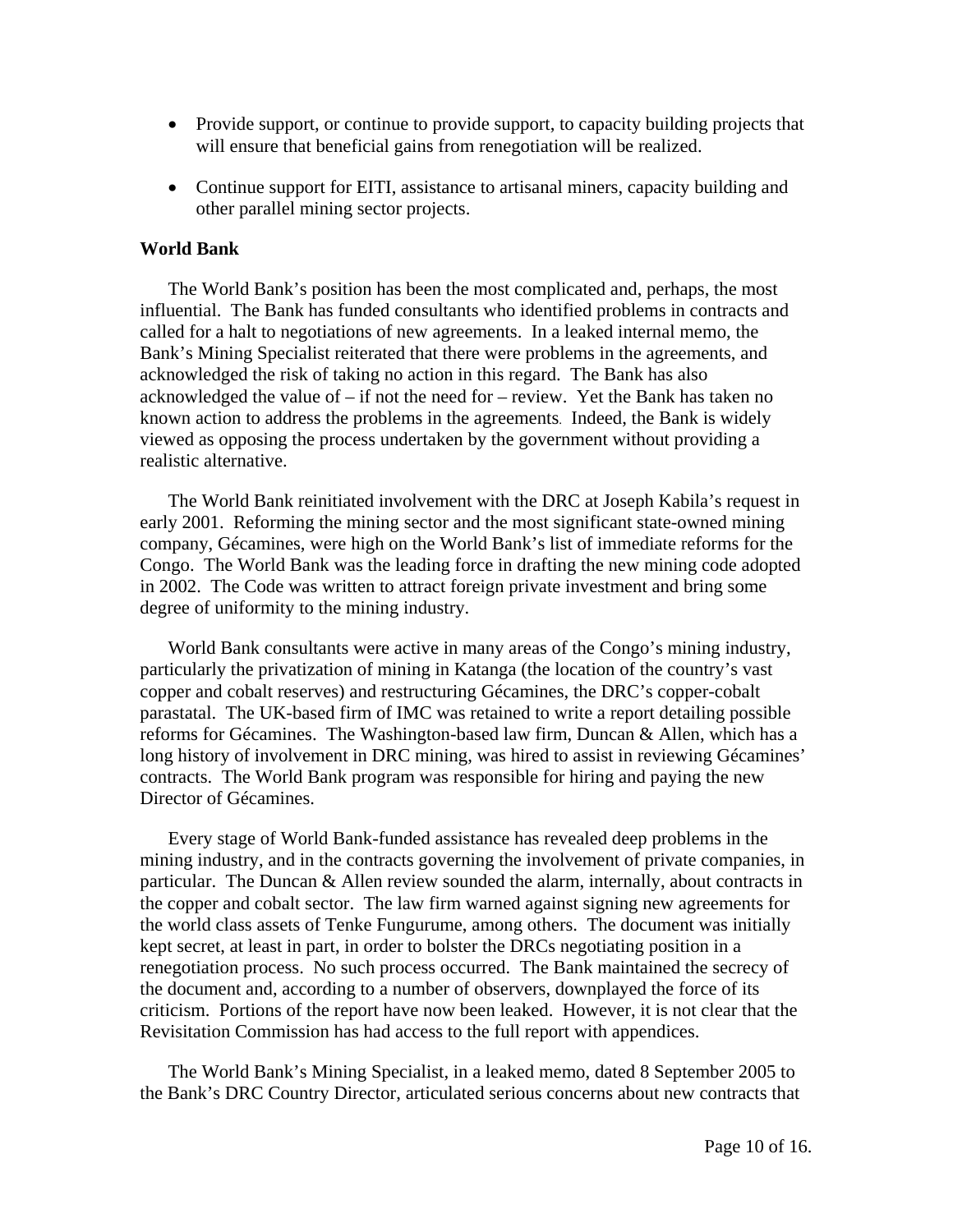had been concluded by Gécamines. The memo detailed problems with three major contracts: those with Kinross Forrest, Global Enterprises Corporate, and Lundin and Phelps Dodge. The memo notes that the contracts remove "75% of the productive base" of Gécamines. The contracts are sufficiently problematic, the Bank's Mining Specialist argued, that "[t]o allow the contracts to proceed without comment would put us in the difficult position of perceived complicity and/or tacit approval of them." There is no record of the World Bank having taken any action in relation to these contracts, which remain in effect today and are among those being reviewed by the Revisitation Commission.

At the time that the contract review was launched in June, there was considerable disagreement between the government and the World Bank about how a review might proceed. According to the Ministry of Mines, the Bank made a vague offer of assistance, premised on the process being run by experts chosen through the Bank's tender procedures. Other alternatives were excluded. When the government proposed to invite independent organizations, including The Carter Center and OSISA, to play a role in monitoring and supporting the process, the Bank suggested that this, too, should be subject to tender.

In October 2007, the World Bank circulated a draft report on the Congo's mining sector, entitled "Democratic Republic of Congo: Growth with Governance in the Mining Sector." This draft is a thorough and thoughtful analysis. It articulates many of the problems with the mining sector that the DRC will need to address in order for that sector to be an engine for growth. Some of the problems that the World Bank identifies could be addressed through the renegotiation of certain contracts. For example, the draft report details problems with the government's equity participation in mining project ventures, the fact that the dividends from the government's shareholding may never materialize, overly long tax holidays, and company advances or loans with excessively high interest rates. Yet it is not clear whether the Bank is proposing to engage with the contract review process in which the government is engaged, or whether it is insisting on a separate approach. The ambiguity is highly problematic.

#### *Recommendations*

The Carter Center urges the World Bank to:

- Take a strong public stand acknowledging that significant problems exist in many of the mining contracts.
- Publicly support the contract review process that is underway.
- Engage with the contract review process that is underway, and collaborate with other organizations involved in the review process.
- Press for transparency and accountability in the review process.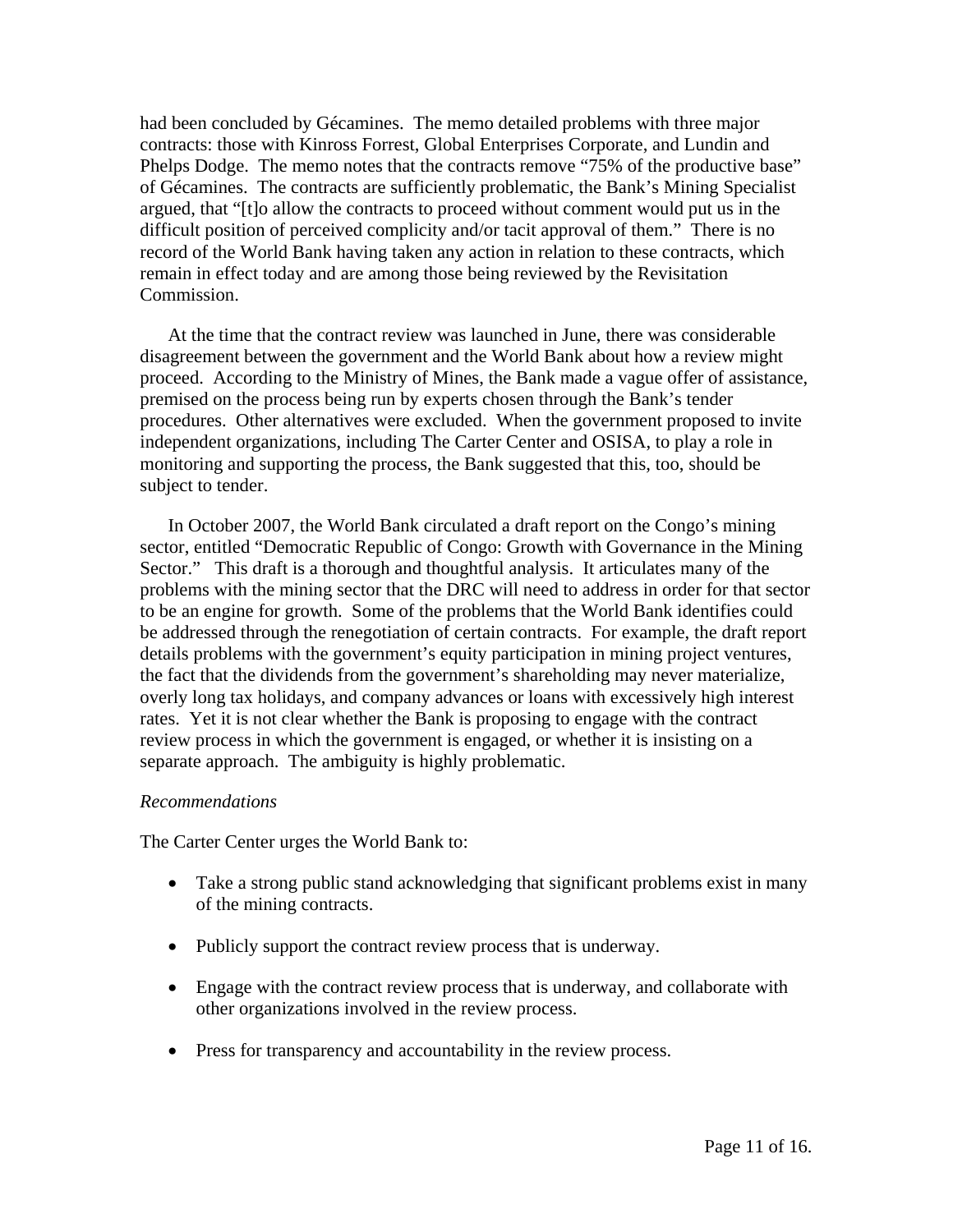- Encourage companies to come to the table to renegotiate where necessary and appropriate, including where contracts are inconsistent with DRC law or international best practice.
- Provide support, or continue to provide support, to capacity building projects that will ensure that beneficial gains from renegotiation will be realized, as well as to other mining sector projects that will ensure that the mining sector contributes to growth in the DRC.

### **Mining Companies**

Mining companies are potentially the DRC's most significant development partners. Many are to be lauded for their respect for the contract review process, including their willingness to engage on the merits of their contracts with both the Revisitation Commission and civil society. In particular, those companies should be lauded that go beyond even the enterprise of the Revisitation Commission, and take the position that a level playing field under the *Mining Code* for all mining activities, including those that pre-date the code, should be voluntarily undertaken by companies in the Congo.

Nearly every listed company operating in the Congo – Nikanor, DeBeers, Katanga Mining, Metorex, AngloGold Ashanti, to name a few – has been asked about the contract review by journalists. Representatives of those companies consistently insist, in response, that their contracts are in accordance with the *Mining Code*, and thus will not need renegotiation. At least they are responding on the merits. Other companies, however, flatly deny the legitimacy of the process in private discussions or refuse to comment.

Denying the legitimacy of the process fails to recognize the fact that the security afforded by contractual arrangements that are equitable and consistent with DRC law is in the long-term interests not only of the DRC but also of its private sector mining partners.

### *Recommendations*

As such, The Carter Center urges mining companies to:

- Engage with the DRC government on the merits of their contractual arrangements, or continue to do so, as the case may be.
- Return to the table to renegotiate these contractual arrangements, where appropriate, including to ensure compliance with the *Mining Code*.
- To the extent that contracts are not governed by the *Mining Code*, voluntarily bring them within the scope of its application.
- Not request special treatment in relation to the grant of mining rights or regulation of mining activities.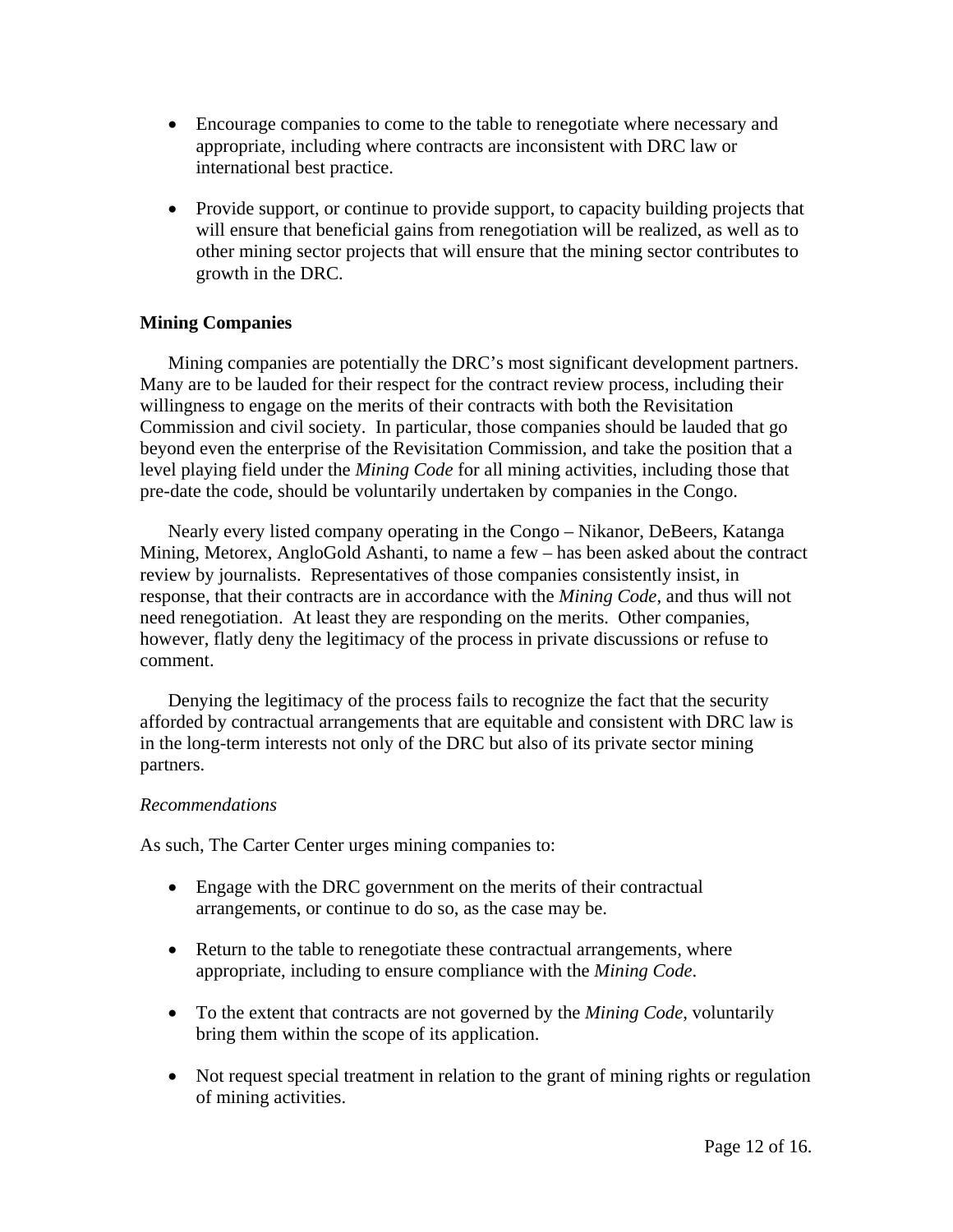### **III. THE GOVERNMENT OF THE DRC**

As noted above, the Revisitation Commission was created in April, and began its work in June. Its initial mandate was for three months. From discussions in Kinshasa, it appears that most people involved with the Commission believed from the start that the Commission would receive an extension of its mandate for another three months.

After the Revisitation Commission was announced, the government sought funding for its work. The twenty-eight members of the Commission are civil servants from various ministries and the presidency. They were mandated to review the contracts in addition to their normal responsibilities. Funds were needed to support this additional government project. As far as The Carter Center is aware, the only organization that provided any funding for the Commission's work was OSISA. The funding provided by OSISA did not fully meet the government's articulated funding needs, yet no other donor offered assistance. While the World Bank has represented to The Carter Center that it offered assistance to the contract review at various points in the process, Ministry of Mines officials indicated that such support was not desired, as it would result in greater indebtedness of the country. Further, there were indications that the government's vision and timeline for the process was not well-received by the Bank.

Despite the absence of external funding, the Revisitation Commission carried out its work. Sources in Kinshasa reported that, while the Commission was meeting less frequently at the beginning of the summer. However, once it became clear that the Commission was under intense pressure to finish its work within the original three month mandate, it was reported that the Commission was meeting essentially everyday and on weekends. The World Bank also characterized the Commission's work as being carried out in a "diligent and responsible fashion."

Many questions about exactly what the Revisitation Commission was doing have remain unanswered. How the contracts were chosen for review has never been fully explained, although it has been suggested that these contracts were the ones provided to the Commission by the parastatals.

The Carter Center has found the Ministry of Mines to be willing to proceed at high levels of transparency, despite allegations of bias in the Revisitation Commission. The contracts under review have been published on the Ministry of Finance website, which is a standard-setting step in mining sector transparency. However, not all of the documents pertinent to any given mining project are online. Most notably, the critical document governing Phelps Dodge's mining project, the 2005 Mining Convention between the DRC, Gécamines, Lundin and Tenke Fungurume Mining, is not online. Nor has the Tenke Fungurume Mining Convention been made available to The Carter Center for review, despite requests. The Carter Center has also not received feasibility studies and technical reports under review by the Revisitation Commission that would have assisted in its independent review. Whether this lack of disclosure is due to pressure from mining companies, The Carter Center cannot say.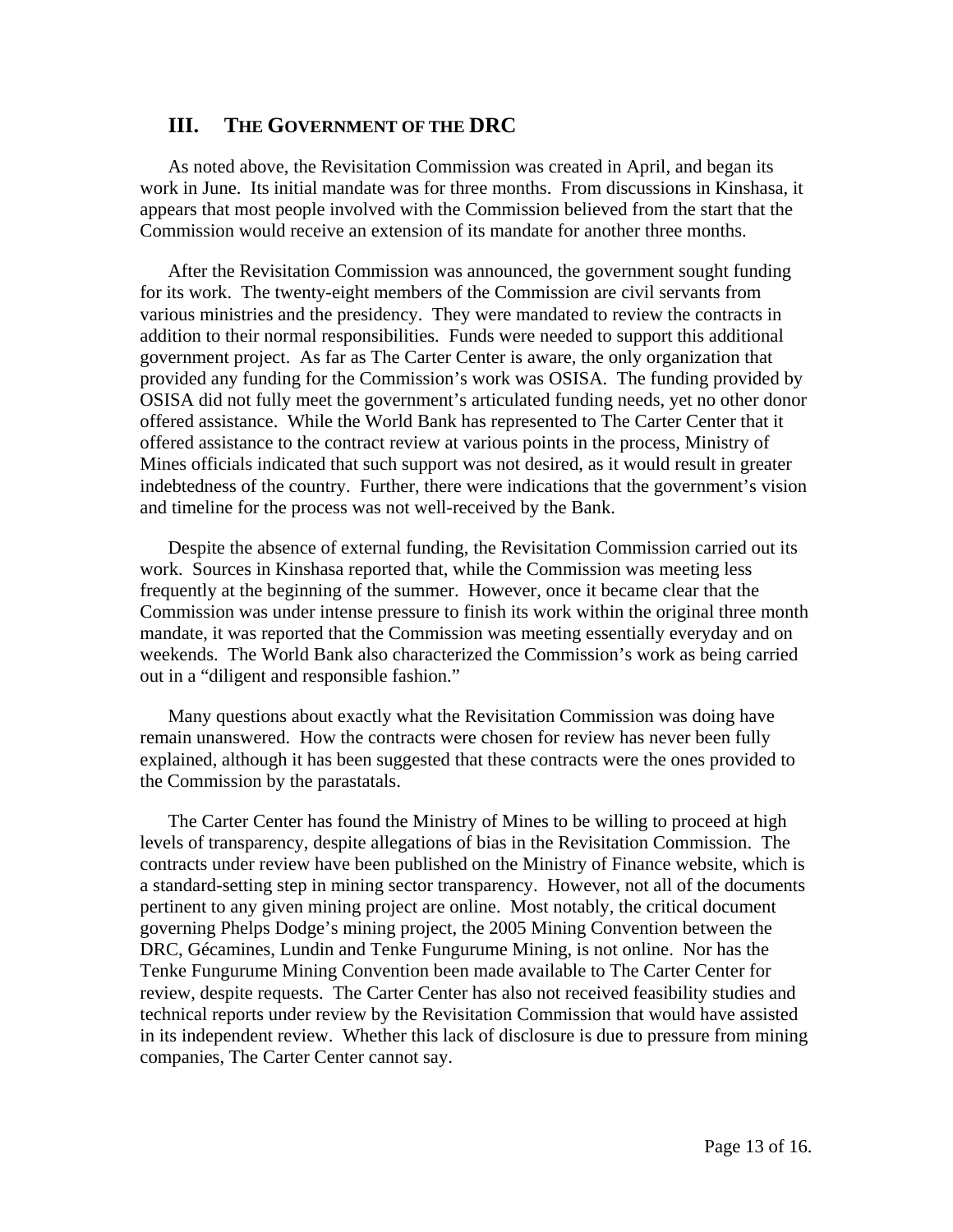The fact that there was never a Terms of Reference or other official document laying out the work plan of the Commission is cause for concern. Most notably, the criteria by which the contracts were to be judged were not set out in a definitive document, although the Vice-Minister of Mines has said in press interviews that the contracts would be judged against the *Mining Code*.

Regular public statements would have provided an opportunity for the Commission and the Ministry of Mines to respond to many questions that the Congolese and international community had about the review, such as the how these contracts were chosen for review, by what terms they will be judged, etc. Such public communications were, unfortunately, not made.

The Revisitation Commission did not immediately involve civil society in its work, although did eventually open its meetings. While certain members of Congolese civil society still felt left out of the process, other groups did involve themselves with the review, attending meetings and contributing documentation.

#### *Recommendations*

The Carter Center therefore urges the DRC government to:

- Publish the report of the Revisitation Commission. Given the uncertainties surrounding the review, this is the only way to demonstrate and thereby ensure that the integrity of the Revisitation Commission's recommendations are not corrupted by vested interests. Such publication is consistent with practice in other jurisdictions in which extractive industries reviews have been undertaken.
- Articulate and make public clear guidelines for how a characterization of a contract may be challenged or appealed by companies.
- Make regular public statements providing information about the process going forward and throughout the next phase of the review.
- Solicit civil society reactions to the Commission's report and take these into full consideration in the next phase of the contract review.
- Ensure that all subsequent mining rights are granted in a manner consistent with the *Mining Code*, including its provisions requiring public tender in certain circumstances. The suggestion that the loan agreement with China contains mining concessions has done significant disservice to the review process and the government more generally.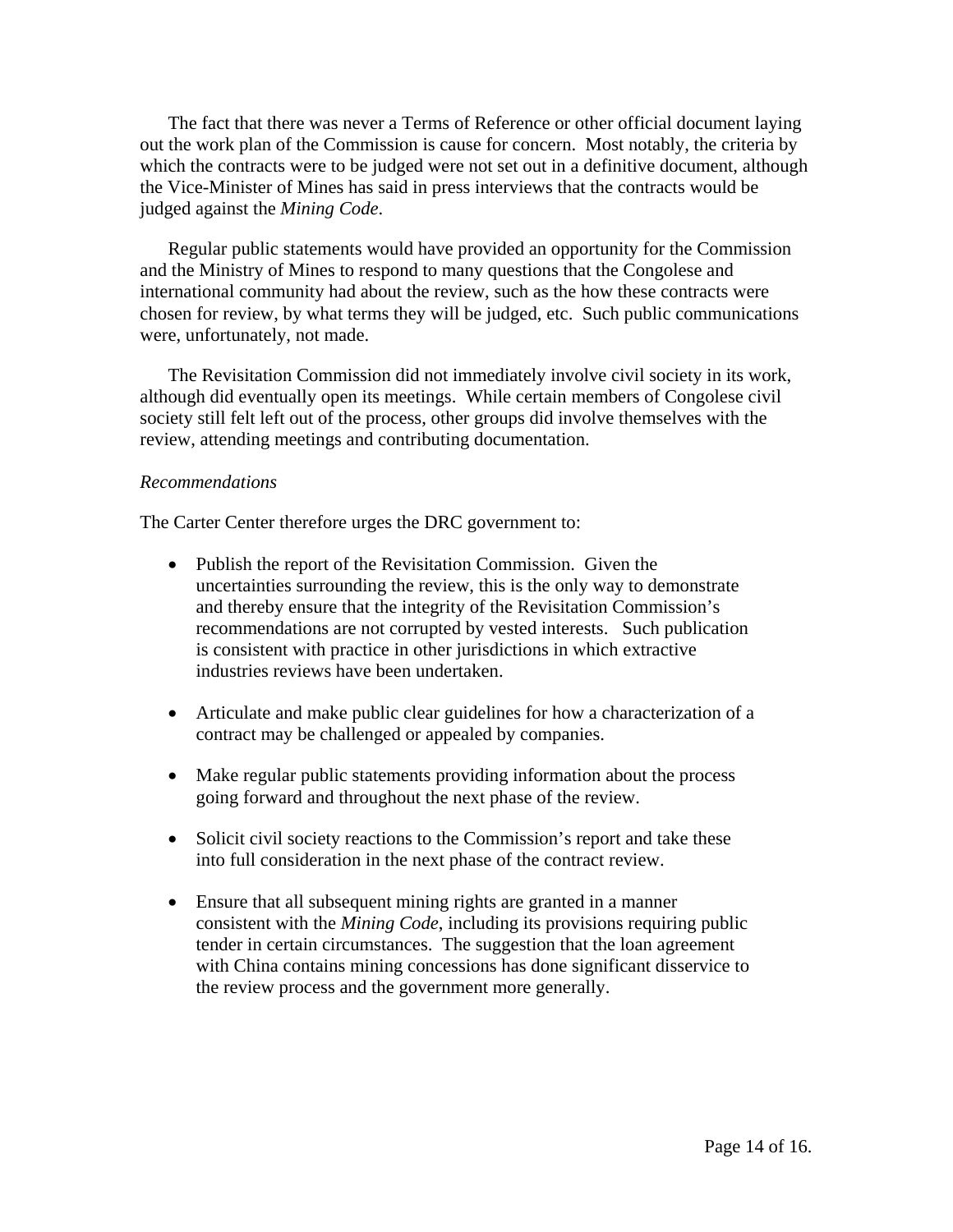## **IV. CONCLUSION**

The Carter Center recognizes that legally and financially sound contracts with mining companies are only one part of a much larger effort to establish economic stability and bring the benefits of the Congo's mineral wealth to its people. Yet such contracts are a crucial foundation for such efforts.

As such, The Carter Center calls on the international community and the DRC government to work as partners in reviewing the contracts governing mining activities in the Congo, and in renegotiatng these contracts, as necessary. Admitting that these contracts are problematic is just the first step.

Mining companies operating in the DRC must also acknowledge the problematic aspects of their contracts. It is in the best interest of these companies and the Congo to approach each other as long term partners in mutually beneficial economic relationships. Addressing the issues in these contracts through good faith renegotiations is an important facet of such a partnership.

The government must also demonstrate a firm commitment to the contract review process that it has undertaken. Transparency, consultation, and engagement with the relevant stakeholders in a neutral and unbiased manner, are of the utmost importance going forward. The steps already taken are commendable, but much more must be done for this process to result in a transparent, stable, and profitable mining industry in the Congo.

The DRC government, foreign governments, civil society, and mining companies all ultimately share the same goal: good governance and the rule of law, and a stable and mutually beneficial economic infrastructure. The Carter Center's independent review aspires to assist in the admittedly complex and difficult work that is needed to achieve this goal.